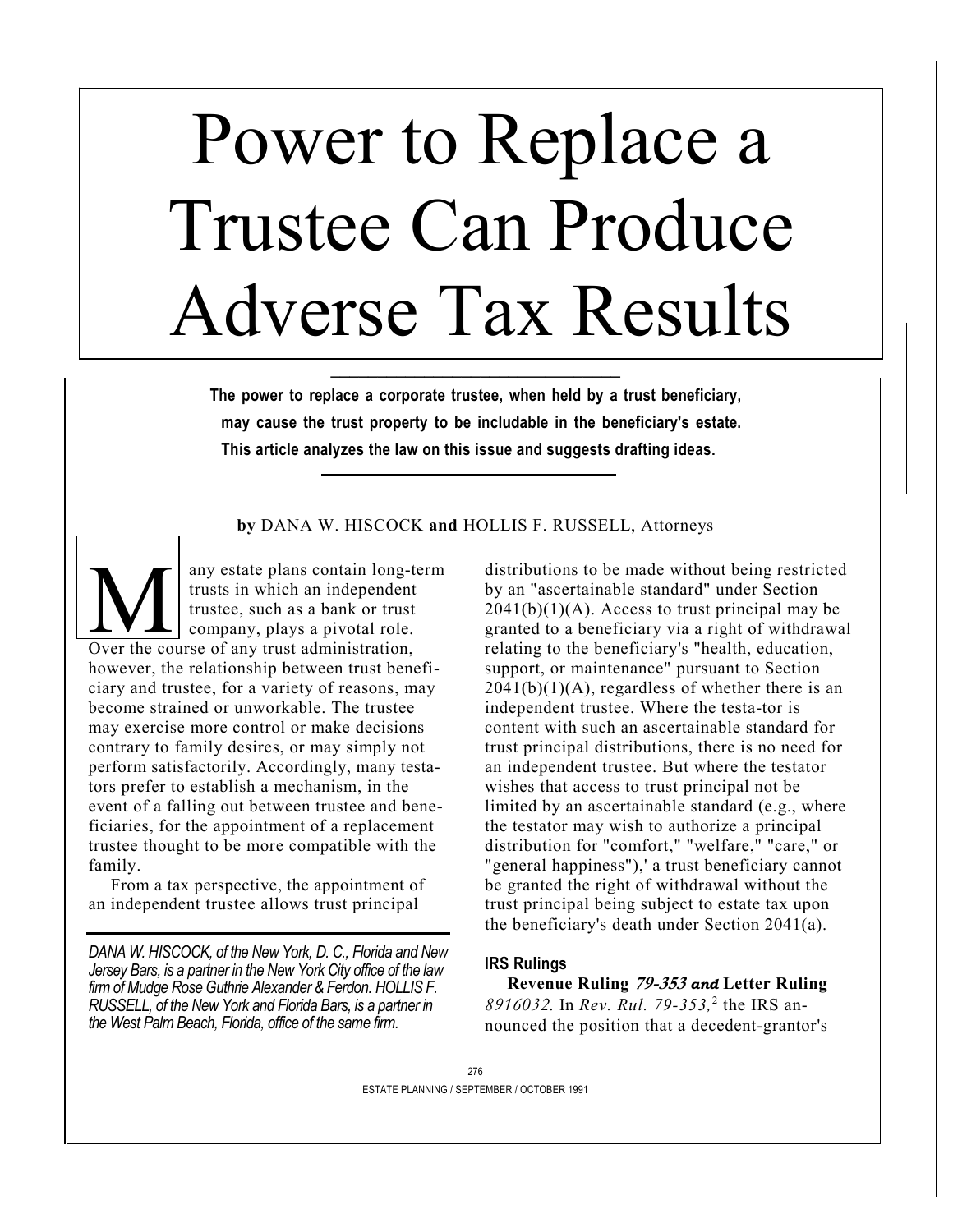retention of the right to remove a corporate trustee, without cause, and to appoint another corporate trustee results in the powers of the trustee being attributed to the grantor for estate tax purposes. If possession of those trustee powers would cause the property to be includable in the grantor's estate under Section 2036(a)(2) or 2038(a)(1), *Rev. Rul.* 79-353 held that those powers would be attributed to the grantor, even though the grantor could not appoint himself as successor trustee, and that the property would be included in the grantor's estate.

When issued, *Rev. Rul.* 79-353 created quite a stir.' Previously, it had been generally accepted that if the grantor simply retained the power to remove a trustee, particularly a corporate trustee, and replace the removed trustee with a corporate or otherwise independent trustee (not himself), no adverse tax consequences would result.' As a result of the concerns generated by *Rev. Rul.* 79-353, the IRS subsequently restricted its application to trusts that were established or that became irrevocable after 10/28/79, the publication date of the Ruling.'

*Revenue Ruling* 79-353 does not deal with Section 2041 powers of appointment. In *Ltr. Rul.* 8916032, however, the IRS extended the holding of *Rev. Rul.* 79-353 to cover a situation in which a beneficiary, other than the settlor, has the power to. remove and replace the corporate trustee and the trustee is empowered to make principal distributions to satisfy a legal obligation of the beneficiary holding the trustee replacement power.

*Letter Ruling* 8916032 discusses several matters involving trusts created by a husband and wife for the benefit of themselves and their issue. The estate tax holding addressing the trustee replacement power involves a trust called the Family Trust at a time after the husband's death when a corporate trustee is sole trustee as to property contributed by the husband. The wife is to receive all the net income for her life, but principal distributions may be made to issue in the discretion of the corporate trustee under a nonascertainable standard. The trust instrument provides that the surviving spouse and the grantors' children (including guardians of any minor children) may, by majority vote, remove the corporate trustee and designate another corporate trustee.

The ruling concludes that if, by reason of voting power held by the surviving spouse in her own right and as guardian of her minor children, the surviving spouse has the right to remove the corporate trustee and replace it with another, the discretionary authority of the trustee to make principal distributions will be

## **The IRS has ruled that a beneficiary's right to remove a trustee may be a general power of appointment.**

attributed to the surviving spouse. Because the trustee's powers include discretion to make principal distributions to the surviving spouse's children, including minor children whom she has an obligation to support, the ruling holds that the right to remove the trustee is a general power of appointment under Section 2041. As a result, estate tax is triggered in the surviving spouse's estate.

### **IRS arguments**

The proposition that the power to distribute trust property in discharge of a decedent's legal obligation is the equivalent of a general power of appointment seems correct.' Accordingly, if a trust beneficiary has the power to remove the trustee and appoint himself as trustee and, as trustee, has the power to make distributions to his minor children, the trust property is includable in the beneficiary's estate to the extent that the fund could have satisfied his obligation. This presumably means that the entire trust property is subject to estate tax.' The power to make distributions in discharge of a beneficiary's legal obligation of support is akin to a power to make distributions for the beneficiary's benefit, and that power, coupled with the power in the beneficiary to substitute himself as trustee, constitutes a general power of appointment in accordance with Reg.  $20.2041 - 1(b)(1)$ .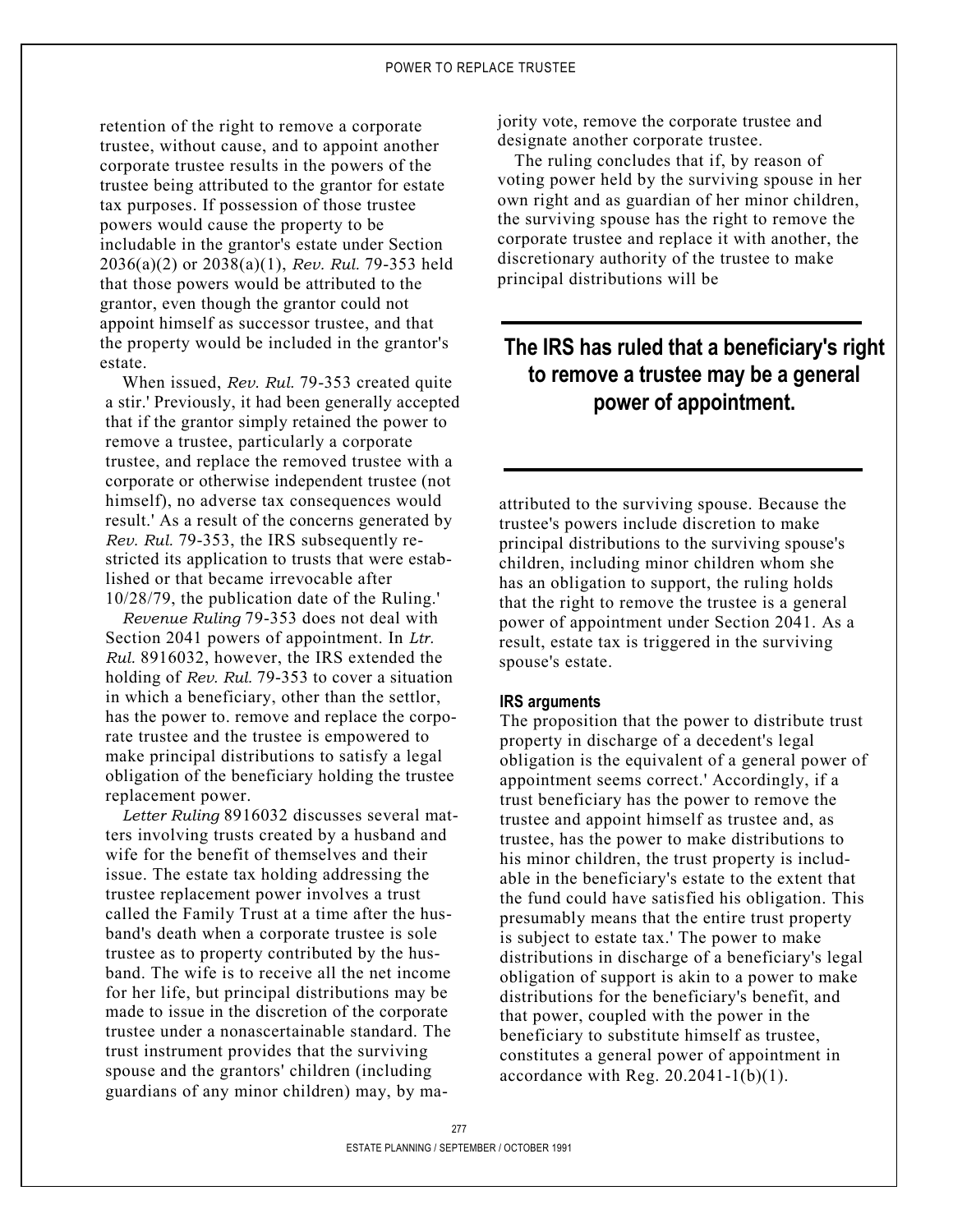Where the trustee replacement power is circumscribed, however, to permit the beneficiary to substitute another (but not himself) as trustee, it should not follow that inclusion in the beneficiary's estate under Section 2041 is triggered. Case law does not not support the proposition that a beneficiary's power to remove a trustee, without cause, and to appoint another, causes Section 2041 inclusion. In *First National Bank of Denver,'* both the district court and the Tenth Circuit found that no general power of appointment was held by a beneficiary who possessed a power to remove a corporate trustee and appoint another because the power did not include the power to appoint himself as successor trustee.

*Letter Ruling* 8916032 cites no support for an expansion of *Rev. Rul.* 79-353 from retained interest (Sections 2036 and 2038) cases to power of appointment (Section 2041) cases. In fact, a close reading of *Ltr. Rul.* 8916032 discloses that it does not expressly rely on *Rev. Rul.* 79-353 for its holding with respect to Section 2041. Nonetheless, the position taken in the letter ruling appears to be based on the same logic; that is, that the beneficiary could appoint a trustee after first ascertaining that the trustee would follow his instructions and that if the trustee should fail to do so, the beneficiary would simply appoint another (and another)

until he got his wishes. This suggests that the fiduciary duties of a trustee are to be disregarded—a position that ignores the legal obligations of a trustee under trust law to the creator and beneficiaries.

*Revenue Ruling* 79-353 primarily relies on *Corning,' a* 1955 income tax case. That reliance appears to be misplaced in light of *Byrum,*<sup>70</sup> *a*  1972 Supreme Court case dealing with the estate tax treatment of trustee replacement powers retained by a decedent-grantor. Although *Byrum*  was partially overturned by the enactment of Section 2036(b), that legislation should not affect tax treatment of the trustee replacement power under that case. In recognizing the sanctity of a trustee's fiduciary obligations, the *Byrum* Court declared that it would have been futile for the decedent-grantor to remove one corporate trustee with whom there might be disagreement, because a ". . . successor trustee would succeed to the rights of the one removed."

The estate tax holding addressing the trustee replacement power in *Ltr. Rul.* 8916032 is unsupportable under present law. That holding is of significant concern because its logical extension is that a trustee replacement power, granted to a beneficiary who may receive trust principal through the trustee's exercise of discretionary authority under a nonascertainable standard,

#### **Citations**

- 1 See *Estate of Vissering,* 96 TC No. 33; *Estate of Little,* 87 TC 599 (1986); *Whelan,* 81-1 USTC 113,393, 46 AFTR2d 80-6227 (DC Calif., 1980). See also Reg. 20.2041-1(c)(2) and Corbett, "Judicially Determined Ascertainable Standards Formulated Under §S2036, 2038 and 2041," 15 *Tax Mgmt.* (BNA) 198  $(11/8/90)$
- 2 1979-2 CB 325, as modified by *Rev. Rul.* 81-51.
- 3 See, e.g., Barr, Berall, and Ross, *Drafting trustee-removal power to avoid the adverse consequences of* Rev. Rul. 79-353, 10 EP 30 (1983); Roth, Weinberg, and Cummins, "Retained Power to Substitute Corporate Trustees: Is Revenue Ruling 79-353 Correct?" 119 *Tr. & Est.* 42 (April 1980); Blattmachr, "Controversy Surrounds IRS Ruling on Removal of Corporate Trustee," *Nat'l L.J.,* p. 18 (1/21/80).
- 4 See Heckerling, "Tax Aspects of Power to Remove, Substitute and Appoint Trustees," *8 Real Prop., Prob. & Tr. J.* 545 (1973).
- *5 Rev. Rul.* 81-51, 1981-1 CB 458.
- 6 See *Rev. Rul.* 79-154, 1979-1 CB 301.
- *7 Self,* 142 F. Supp. 939, 55-2 USTC 111,613, 49 AFTR 1913 (Ct. Cls., 1956).
- 8 42 AFTR2d 78-6466 (DC Colo., 1978), *affd* 648 F.2d 1286, 81-1 USTC 113,408, 47 AFTR2d 81-1644 (CA-10, 1981).
- 9 24 TC 907 (1955), *affd per curiam* 239 F.2d *646,* 57-1 USTC 19214, 50 AFTR 1201 (CA-6, 1956).
- 10 408 U.S. 125, 72-2 USTC 112,859, 30 AFTR2d 72-5811 (S. Ct., 1972). See Scroggin and Petmecky, "Is the Power to Change Trustees a General Power of Appointment? A Review of PLR 8916032," *67 Taxes* 520 (August 1989); Covey, "The *Byrum* Case and Closely-Held Stock: An Analysis," *3 Tax Advisor* 644 (1972).
	- 11 93 TC 171 (1989), *aff'd* 918 F.2d 1263, 90-2 USTC 160,049, 66 AFTR2d 90-6038 (CA-6, 1990). *Cf. Ltr. Rul.* 8922003.
- 12 Section 2041(b)(1)(A). See *Ltr. Rul.* 8922062.
- 13 *Rev. Rul.* 79-154, *supra* note 6.
- 14 See *Upjohn,* 72-2 USTC 112,888, 30 AFTR2d 72-5918 (DC Mich., 1972).
- 15 Reg. 20.2041-3(c). See also *Rev. Rul.* 76-503, 1976-2 CB 275; *Ltr. Rul.* 9030032.
- 16 395 U.S. 316, 69-1 USTC 112,609, 23 AFTR2d 69-1954 (S.Ct., 1969). See also *Estate of Bischoff,* 69 TC 32 (1977); *Estate of Levy,* TCM 1983-453.
- 17 But see Pennell, "Estate Planning: Drafting and Tax Considerations in Employing Individual Trustees," 60 *N.C.L. Rev. 799*  (1982).
- 18 See Adams and Abendroth, "The Unexpected Consequences of Powers of Withdrawal," 129 *Tr. & Est.* 41 (August 1990); Scroggin and Petmecky, *supra* note 10.
- 19 See Reg. 20.2041-3(d)(1).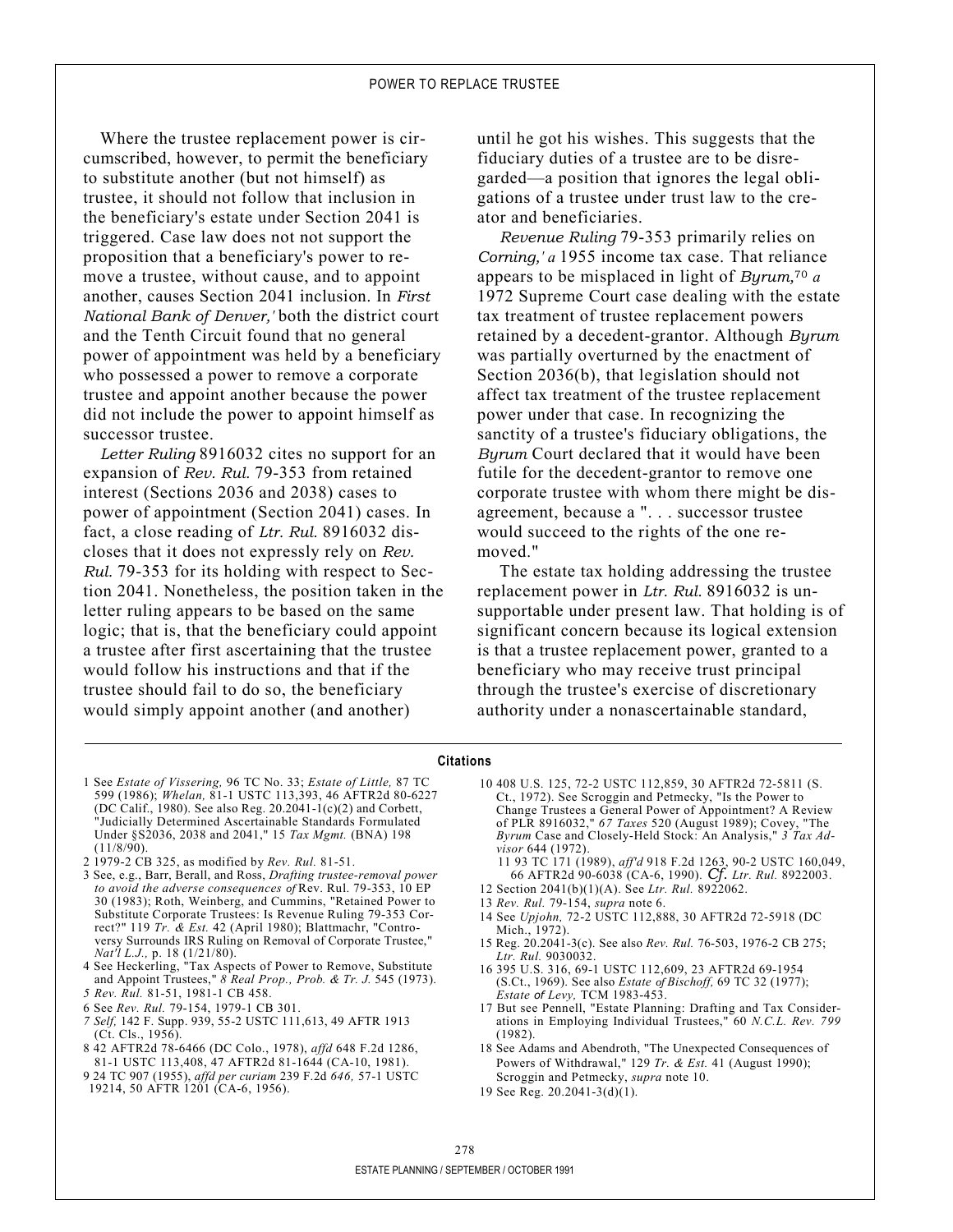may subject the trust principal to estate tax at the beneficiary's death. Assuming that, in accordance with Reg.  $20.2041 - 1(b)(1)$ , a beneficiary may not appoint himself as replacement trustee, a beneficiary's trustee replacement power should not under any circumstances cause trust property to be included in the beneficiary's gross estate under Section 2041. Otherwise, serious fiduciary obligations are incorrectly trivialized and ignored. Section 2041 should not be extended beyond the Regulations and interpreted to convert a hypothetical opportunity for wrongful transfer of property into a general power of appointment.

Curiously, the position of *Ltr. Rul.* 8916023 does not comport with other recent positions taken by the IRS. In *Estate of Headrick,"* the Tax Court and the Sixth Circuit held that the decedent's life insurance trust was not subject to estate tax, even though the decedent retained the power to replace the corporate trustee with another. There is no indication that the IRS argued that that power caused estate tax inclusion, and the opinion does not address the issue. In Ltr. Rul. 9036048, the IRS ruled that where a trustee having an obligation to support his children may appoint a special trustee empowered to make principal distributions to the .children-that could.discharge such support obligation, the trust principal is not subject to estate tax under Section 2041.

In *Ltr. Rul.* 9113026, however, a trust beneficiary was eligible to receive principal distributions in the trustee's discretion under a nonascertainable standard and had the power to replace the trustee with another without cause. The IRS concluded that the trust principal was not subject to inclusion in the beneficiary's estate under Section 2041 because the trust became irrevocable in 1976 and was protected under the grandfathering rule applicable to *Rev. Rul.* 79-353, discussed above. The implication of Ltr. Rul. 9113026 is that, if the trust had become irrevocable after the grandfather date, there would have been a 2041 issue.

#### **Drafting methods**

Several drafting methods can be used to (1) avoid any potential danger that the IRS may

seek to impose estate tax on account of trustee replacement powers and at the same time (2) allow significant flexibility in arrangements for replacement of a trustee. Three primary methods are available:

1. The use of an ascertainable standard.

2. The designation of an independent or disinterested person to accomplish trustee replacement.

3. The grant of certain kinds of joint powers to beneficiaries.

*Use of ascertainable standard.* In *Ltr. Rul.*  8916032, the Family Trust included a provision that authorized the corporate trustee to distribute principal to the surviving spouse for "health, support, maintenance and education." The ruling makes it clear that attribution of the trustee's discretionary powers to the beneficiary holding the removal power is not troublesome when those powers are limited by a fixed and ascertainable standard  $^{12}$ 

Care must be taken that the power to distribute trust principal is limited by an ascertainable standard. While a trustee may distribute principal pursuant to an ascertainable standard to himself and certain others, a distribution under the same standard to someone to whom the trustee. owes. a.legal obligation of support probably will have adverse tax consequences. The rationale is that an ability to discharge a legal obligation is treated as a power to distribute property to the power-holder or to his creditors, and therefore is a general power of appointment.13 But while *Ltr. Rul.* 9036048 confirms this position, *Ltr. Rul.* 9043052 states somewhat in passing the position that, even if a parent was serving as trustee, there would be no includability in the parent's estate under Section 2041 if the power to distribute principal to a child to whom the parent owed a support obligation was subject to an ascertainable standard. Another way to avoid the difficulties that may result from distributions in discharge of a beneficiary's support obligation is to include a provision, sometimes referred to as an *Upjohn*<sup>14</sup> clause, prohibiting any distributions that would discharge the support obligations of a beneficiary.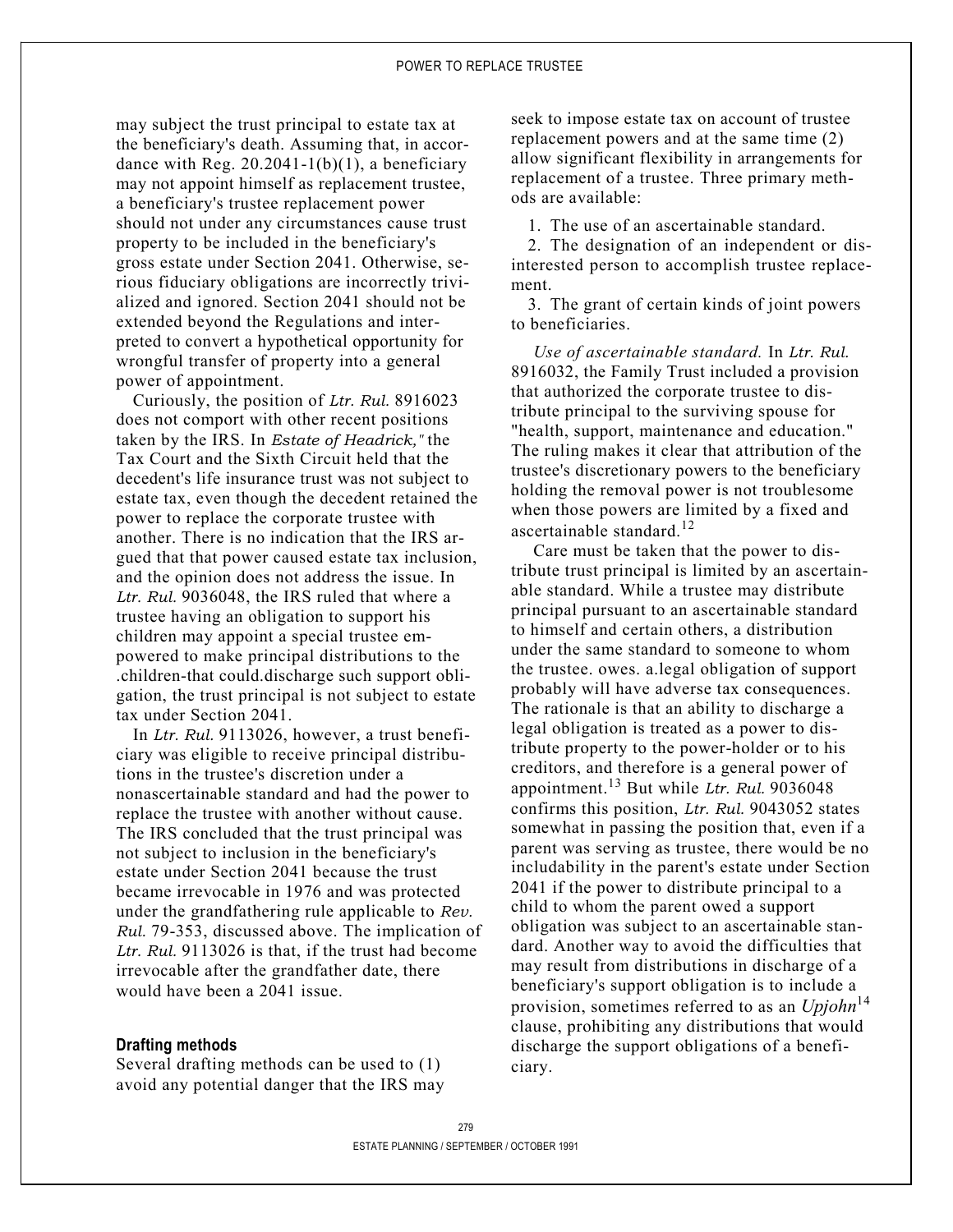*Independent power-holder.* Where a testator wishes to grant a broad principal invasion power that is not limited by an ascertainable standard, a trustee replacement power can be granted without risk of estate tax by designating an independent person (e.g., a brother, sister, other relative, or close friend) who is em-powered to replace the trustee. This may be a practical solution where that person is reluctant

# **Use of an ascertainable standard, independent power-holder, or joint power arrangement may avoid unfavorable tax risks.**

or unwilling to serve as trustee but is willing to assume responsibility for trustee replacement:

In *Ltr. Rul.* 8916032, the power-holder was a beneficiary. The rationale in that ruling, however, suggests that its holding could be applied to a trust in which the power-holder does not hold a beneficial interest. The taint under *Ltr. Rul.* 8916032 *is* that the discretionary principal invasion may be exercised by the trustee to discharge an obligation of support of the powerholder. Would the IRS view the power to substitute a replacement trustee differently if the power-holder were not a trust beneficiary? For example, if a parent creates a sprinkling trust for a child and grandchildren, and if the child's spouse, who has an obligation of support to the grandchildren, is granted a trustee replacement power, there would appear to be some risk that the trust property could be included in the estate of the child's spouse.

*Jointly held powers.* Properly structured, jointly held powers to replace a trustee can safely be used even in conjunction with broad (nonascertainable) authority to make principal distributions. In *Ltr. Rul.* 8916032, the mechanism for removal of the independent trustee was by majority vote of the surviving spouse (who had a life income estate) and children (all of whom, except the surviving spouse, could receive discretionary principal distributions under

a nonascertainable standard). The tax problem under the ruling arose because a discretionary principal distribution to a minor child could discharge the surviving spouse's obligation of support, and the surviving spouse, in her own right and as guardian of her children, might find herself in a position to exercise the trustee replacement power. The ruling expressly states, however; that the joint power would not trigger adverse tax consequences if, when the settlor died, the survivor did not possess a majority of the votes (individually or as one or more of the guardians) to effect trustee replacement, because each child's beneficial interest in the trust would be regarded as adverse to the surviving spouse's interest.<sup>15</sup> From a drafting perspective, it follows that the tax treatment of the trustee replacement power in *Ltr. Rul.* 8916032 would have been different if the trust instrument had provided that a minor child's vote could be ex- ercised only by a guardian who had **no obligation** to support that child (i.e., someone other than the surviving spouse).

An independent trustee is often appointed when, after the death of the surviving spouse, there is a continuing trust for lives of children. Generally, the trust property held in continuing trust is subject at a child's death to either generation-skipping transfer tax (GST) (assuming the trust property has not been allocated GST exemption under Section 2631) or estate tax (on account of a testamentary general power of appointment granted to a child to direct the disposition of a remainder interest in trust property). In such a case, there would typically not be any severe adverse tax consequence if an inadvertently over-broad trustee removal power were to subject the trust property to estate tax. On the other hand, where the trust is intended to be protected from future transfer tax through use of the \$1 million GST exemption, it is essential that any power to replace a trustee not trigger estate tax at a child's death.

Often such a trust will direct payment of income equally to children, with each child's share to pass at his or her death to or for the benefit of the child's family. Where the trust instrument contains broad (nonascertainable) authority to make principal distributions to chil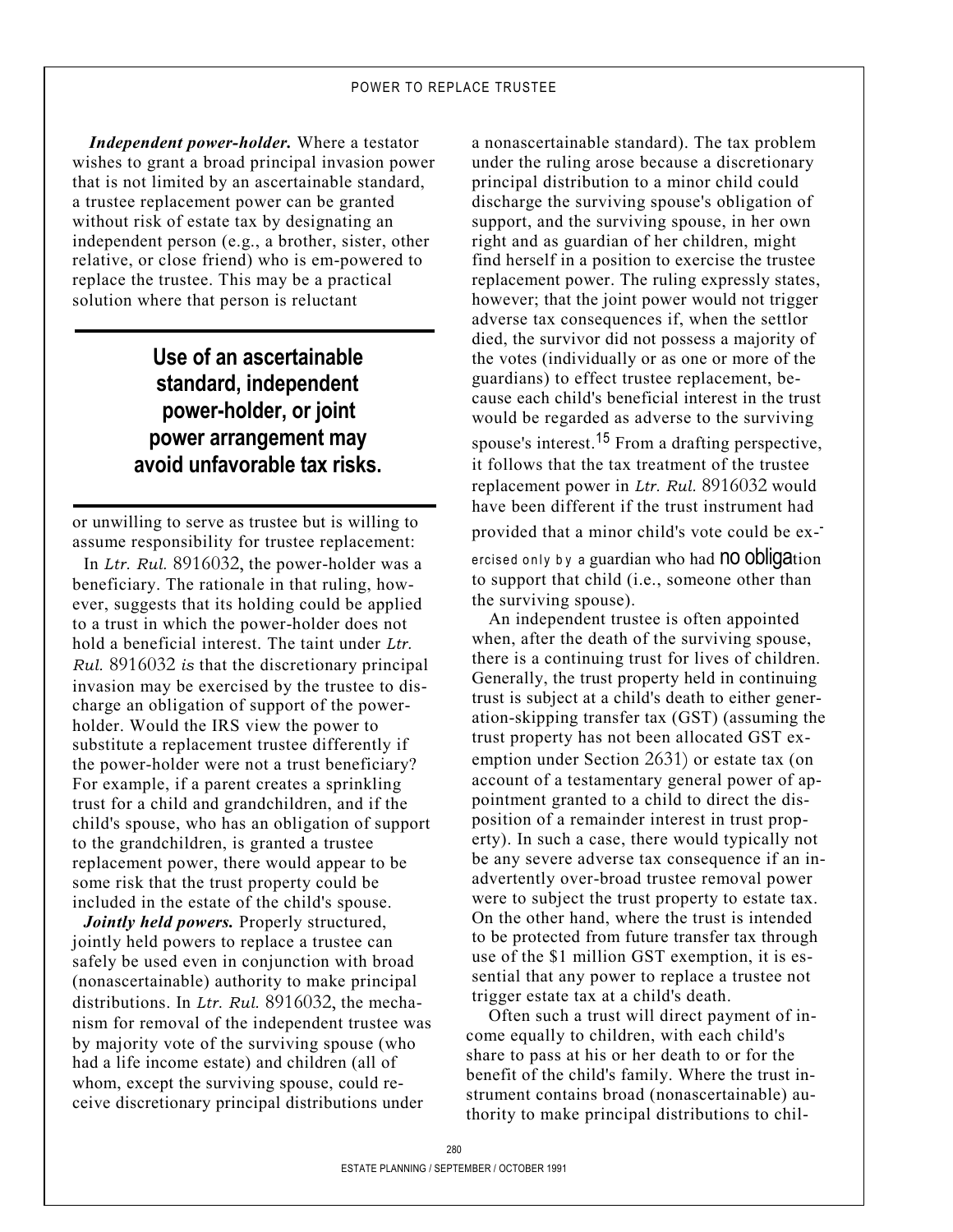dren, can a trustee replacement power be given to children without risk of estate tax? If each child's trust interest is structured as a separate share of a single trust for all purposes, the other children may not have a sufficient adverse interest under Reg. 20.2041-3(c) to prevent the risk of estate tax inclusion of a proportionate amount of the entire trust property under Section  $2041(b)(1)(C)(iii)$ . If, however, the children's separate interests are not disposed of as separate shares (e.g., where a principal distribution to any one child is charged to the entire trust rather than against that child's share), the children's respective interests as against each other arguably may be sufficiently adverse under Reg. 20.2041-3(c). On the other hand, the IRS might take the position that the children's interests are too remote as against each other. Alternatively, the IRS might attempt to extend the reciprocal trust doctrine under Es*tate of Grace<sup>16</sup>* to such an arrangement, al-though that doctrine has been limited to retained interest situations under case law."

Accordingly, the safest procedure may be to authorize grandchildren having contingent remainder interests to substitute trustees. In drafting such a provision, care should be taken in light of *Ltr. Rul.* 8916032 to prevent a minor grandchild's vote from being attributed (through guardian rights) to his or her parent. Suggested language for replacement of a corporate trustee appears in Exhibit I on this page.

The sample language limits the voting rights of minor children so as to minimize the need for court proceedings to secure appointment of an independent guardian, in that only a single vote by or on behalf of a child is required. Where appropriate, the trust instrument may be drafted to require super-majority vote or unanimous decision instead of majority vote. If the testator is concerned that trustee replacement occur only if there is family consensus, a provision requiring unanimous decision may be desirable.

A different situation is presented under a GST exemption trust providing for income and principal to be distributed among descendants under a broad (nonascertainable) authority for an extended period, which is often the maxi-

## **EXHIBIT I:**

## **Replacement of Trustee**

The corporate trustee of the trust created under Article xxx of this Will may be removed and a successor corporate trustee appointed, without cause and without court approval, by majority vote of those of my descendants who are not current income beneficiaries of that trust, subject to the following provisions of this paragraph. Any descendant who has not attained the age of majority (determined under the law of the state of that descendant's residence) shall not be eligible to participate in that **vote** unless such descendant is not a current income beneficiary of that trust and a guardian (or like representative) who does not have a legal obligation to support that descendant shall **have been** appointed by court order. For the purposes of any such vote, the vote of **such** a guardian on such a descendant's behalf shall be counted, but the existence of any other minor descendant for whom no such guardian is appointed shall not be taken into account, nor shall the existence of any adult descendant who is mentally incapacitated be **taken into** account. No corporate trustee shall be deemed to be removed from office under the foregoing provisions of this paragraph until a successor **corporate** trustee shall **have** accepted **its**  appointment and commenced to serve as corporate trustee. Any **vote pursuant** to the foregoing provisions of this paragraph shall be by duly acknowledged written instrument.

mum period under the rule against perpetuities. If a power to replace a trustee is granted to all descendants by unanimous decision, is there some risk that the IRS may assert Section 2041 includability?

An IRS challenge may be more likely if the trust instrument permits trustee replacement under circumstances that provide a greater op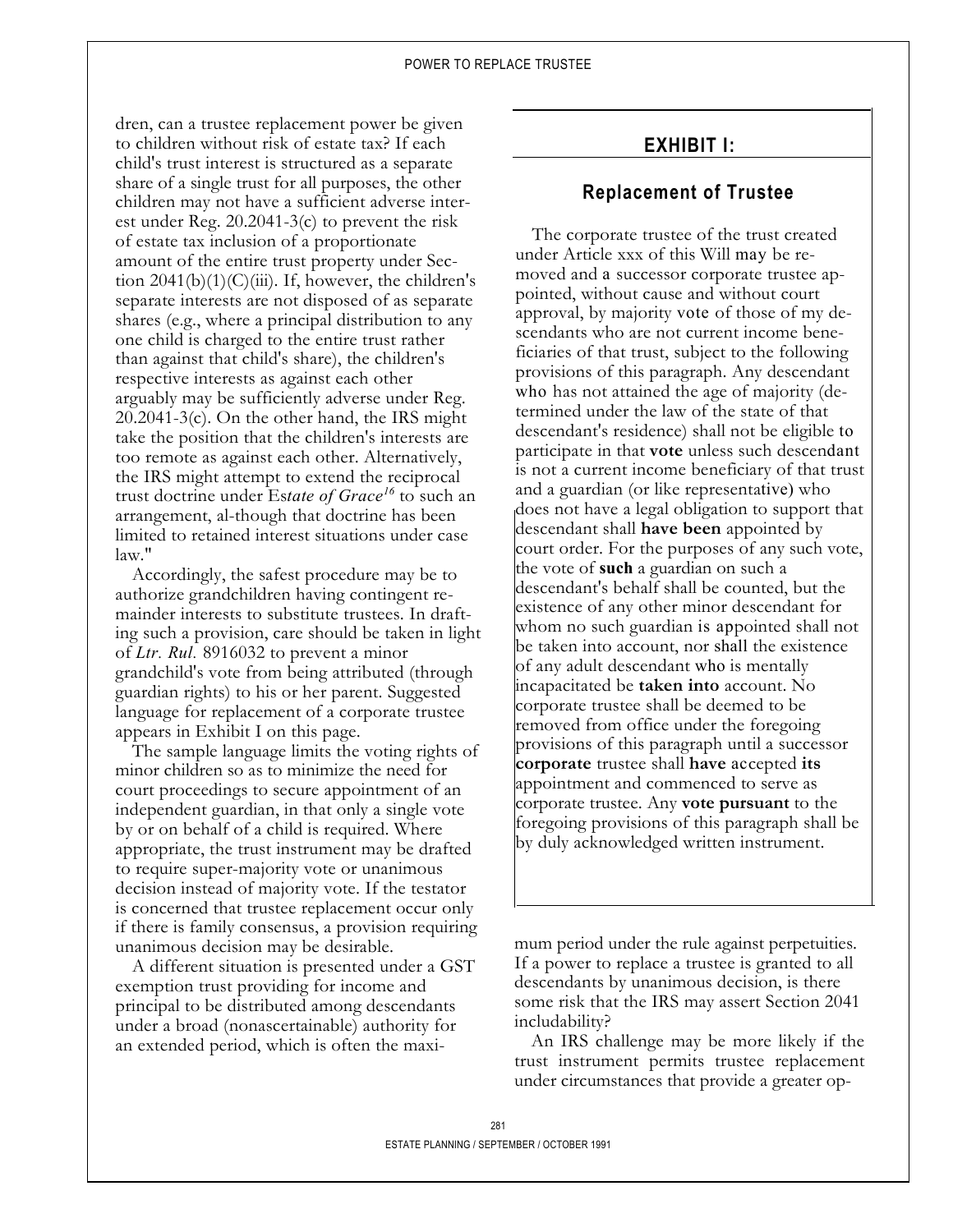portunity for improper influence over the trustee by the persons holding the removal power. This might be the case where there are no grandchildren born who might object to a trustee replacement that might be proposed by the testator's children.

Risk of IRS challenge is minimized, however, if the trustee replacement can be accomplished only with approval of at least one descendant in a younger generation who has an ancestor (e.g.,

# **A testator's estate plan may set forth specific factors to be considered in determining whether to replace a trustee.**

parent, grandparent, or great-grandparent) who is a then living descendant of the testator. Such a younger-generation descendant's interest in the trust principal should be considered sufficiently adverse to his ancestor's under Reg. 20.2041- 3(c), even though both individuals are current beneficiaries of the trust. The difference in the quality of their respective interests may be more substantial if such a younger-generation beneficiary is born after the testator's death (and cannot be a measuring life under the common law rule against perpetuities). Where the trust term is tied to the maximum period under the common law rule against perpetuities and the instrument directs, at trust termination, distribution to issue by representation, an afterborn younger-generation descendant may ultimately become entitled to receive distribution when trust termination occurs. There would not seem to be any legitimate concern over an IRS challenge to a trustee removal power that requires approval of such a younger generation descendant, particularly one who is a potential remainderman upon trust termination.

### **Other issues**

*Conditional removal power.* Instead of an absolute power to replace an independent trustee, some commentators have suggested that the trust instrument might .be drafted to provide that the power arise only upon the occurrence of certain specified conditions or circumstances." Such conditions might include: inattentiveness to trust administration or gross negligence on the part of the trustee; the trustee's failure to comply with certain standards of con-duct or performance enumerated in the trust instrument (or state law); the trustee's failure to resign in the event of an irreconcilable conflict; or, in the case of a corporate trustee, the resignation or retirement of a particular bank officer in whom the testator has confidence. If the power to replace an independent trustee is exercisable only upon the occurrence of a contingency that does not occur during the decedent's lifetime, estate tax inclusion under Section 2041 is not triggered. If the condition occurs, how-ever, and the trustee replacement power be-comes presently exercisable, there is a risk that under the rationale of *Ltr. Rul.* 8916032, the IRS may attempt to impose estate tax.

It is difficult to extend that rationale to a conditional replacement power. If the circumstances justifying removal arise and the trustee is substituted, there is no basis for arguing that the power holder may improperly influence the independent trustee —at least not until the passage of some time during which circumstances may occur that give rise to another substitution right. Moreover, if the exercise of the replacement power is limited by a substantial period of time (e.g., once every ten years), the ability of its holder to influence the trustee is further diminished. Some implicit IRS recognition of this notion appears in *Ltr. Rul.* 9036048, which does not challenge a power to appoint a special trustee to make discretionary principal distributions.

Nonetheless, the IRS might assert that if circumstances giving rise to the exercise of such a limited replacement power occur, the trust principal is subject to estate tax. That concern would not be eliminated if the condition for trustee replacement occurs and then expires, because the IRS may argue that the expiration of the power triggers gift tax under Section 2514 or estate tax under Section 2041 via application of the retained interest provisions of Sections